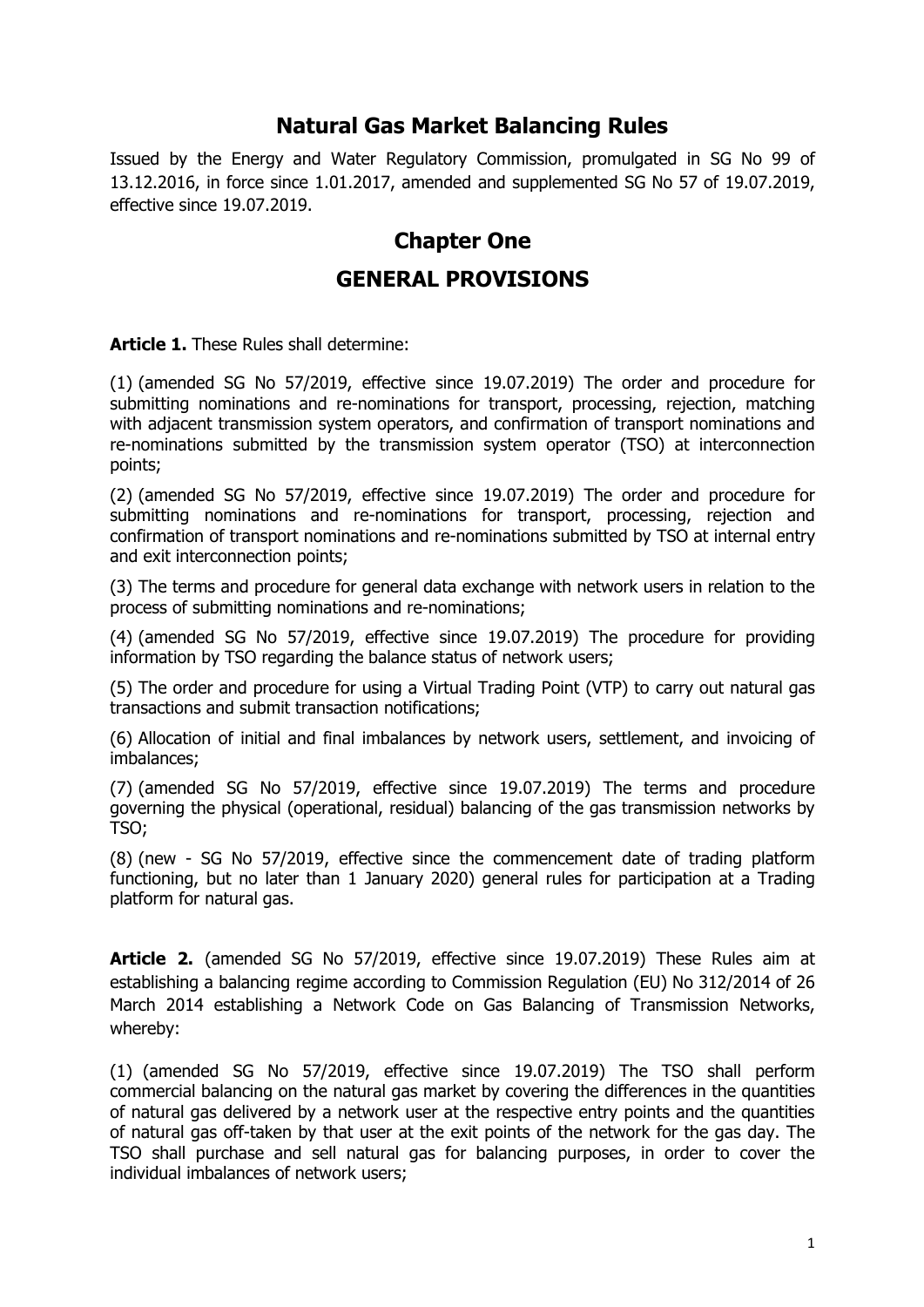(2) (amended SG No 57/2019, effective since 19.07.2019) The TSO shall be responsible for the physical balancing of the gas transmission network, which covers a set of activities aimed at ensuring the effective functioning of the gas transmission network in real time so as to ensure at any time gas transport from the entry points of the network to its exit points, with a view to efficient and safe operation of the network and maintenance within its operating range. Physical balancing includes activities related to physical offsetting of trade imbalances (residual balancing) and activities related to ensuring the network operational integrity (operational measures); the physical balancing of the network is a function of trade balancing;

(3) (amended SG No 57/2019, effective since the commencement date of trading platform functioning, but no later than 1 January 2020) The users shall be responsible for balancing their inputs and off-takes in their balancing portfolio; the daily imbalances allowed by users shall be subject to an imbalance charge; in order to reduce their imbalance, users may trade with natural gas at the Virtual Trading Point; Virtual Trading Point transactions can be made on a Trading platform;

(4) (amended SG No 57/2019, effective since 19.07.2019) The actual needs of the system are reflected by taking into account the resources available to TSO and users are incentivised to balance effectively their balancing portfolios;

(5) (amended SG No 57/2019, effective since 19.07.2019) Financial settlement is introduced for clearing the users' daily imbalances;

(6) (amended SG No 57/2019, effective since 19.07.2019) Residual balancing shall be carried out by TSO by balancing actions;

(7) (amended SG No 57/2019, effective since 19.07.2019) TSO shall fulfil its obligations to provide adequate information to users to be able to undertake corrective actions to adjust the within day gas flow for the purpose of effective risk management in connection with the balancing regime.

**Article 3.** These Rules shall apply with respect to the gas transmission networks' balancing zones on the territory of the Republic of Bulgaria - national balancing zone and transit balancing zone.

# **Chapter Two**

### **NOMINATIONS AND RE-NOMINATIONS AT INTERCONNECTION POINTS**

**Article 4.** Nominations and re-nominations at interconnection points shall contain at least the following information:

(1) Interconnection point;

(2) Direction of the gas flow;

(3) The user's identification data and/or its balancing portfolio;

(4) Identification data of the counterparty, the user and/or the counterparty's balancing portfolio;

(5) (amended SG No 57/2019, effective since 19.07.2019) Start and end time of the gas flow for which a nomination or re-nomination is submitted (start and end of gas day D);

(6) Gas day D for which the nomination is submitted;

(7) The natural gas quantity requested by the user to be transported on gas day D.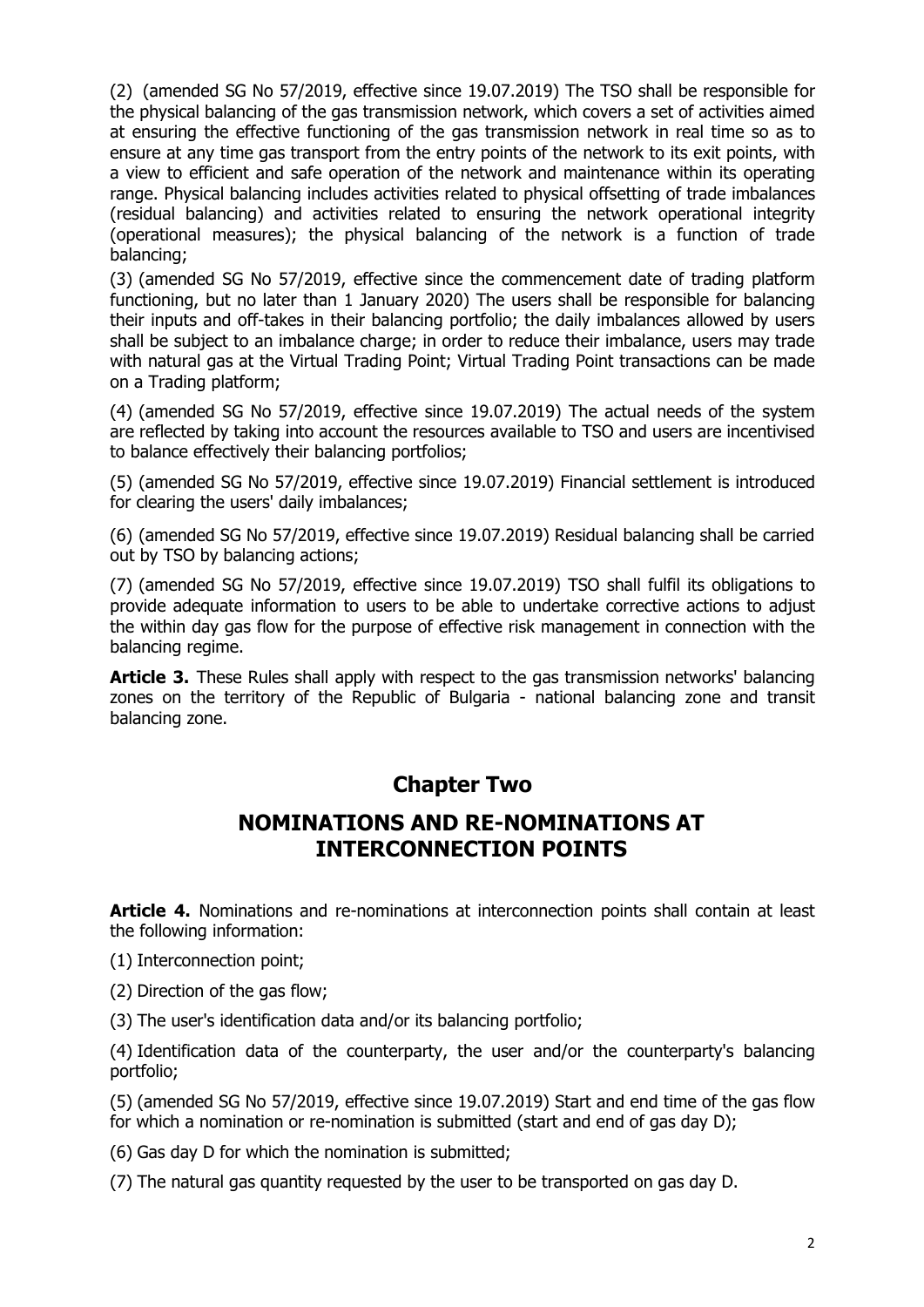**Article 5.** (amended SG No 57/2019, effective since 19.07.2019) Order for submitting and

processing of nominations:

(1) (amended SG No 57/2019, effective since 19.07.2019) Users are obliged to submit to the TSO a nomination for gas day D no later than 3:00 pm on gas day D-1;

(2) (amended SG No 57/2019, effective since 19.07.2019) The TSO shall take into account the last nomination received from a user prior to 3:00 pm on gas day D-1;

(3) (amended SG No 57/2019, effective since 19.07.2019) The deadline for nomination processing shall be from 3:00 pm to 5:00 pm on gas day D-1; within that period the TSO shall send the message regarding the confirmed quantities to the user;

(4) (amended SG No 57/2019, effective since 19.07.2019) In the absence of a valid nomination submitted by the user by 3:00 pm, the TSO shall apply the default nomination rule "zero".

**Article 6.** (amended SG No 57/2019, effective since 19.07.2019) Order for submitting and processing re-nominations:

(1) (amended SG No 57/2019, effective since 19.07.2019) Users may submit re-nominations within the deadline for submitting re-nominations, which begins at 5:00 pm on gas day D-1, and ends three hours prior to the end of gas day D.

(2) (amended SG No 57/2019, effective since 19.07.2019) The TSO shall start a re-nomination processing cycle for gas day D at the beginning of every hour within the term under item 1, whereby the first processing cycle shall begin at 6:00 pm on gas day D-1;

(3) (amended SG No 57/2019, effective since 19.07.2019) Within every re-nomination processing cycle, the TSO shall take into account the last re-nomination received from a user prior to beginning of the cycle;

(4) (amended SG No 57/2019, effective since 19.07.2019) The TSO shall send the message for confirmed daily quantities to the user after applying the procedure under Article 8 within two hours of beginning of each re-nomination processing cycle.

(5) (amended SG No 57/2019, effective since 19.07.2019) The quantities nominated for transport for gas day D shall be hourly equally allocated for each hour from the beginning to the end of gas day D. When submitting a re-nomination, the quantities shall be equally allocated for the remaining hours by the end of the gas day.

**Article 7.** (amended SG No 57/2019, effective since 19.07.2019) Order and terms for rejecting nominations and re-nominations or for amendment of the requested natural gas quantity:

(1) (amended SG No 57/2019, effective since 19.07.2019) The TSO may reject a nomination or a re-nomination within two hours of beginning of the nomination processing period or from the beginning of every re-nomination processing cycle, in the following cases:

a) if it does comply with the requirements for its content pursuant to Article 4;

b) if submitted by an entity other than a network user;

c) if acceptance of the nomination would result in negative quantities for the remaining time of the gas day;

d) (amended SG No 57/2019, effective since 19.07.2019) if the nomination exceeds the user's allocated capacity. In this case the TSO confirms a nomination to the amount of the allocated capacity;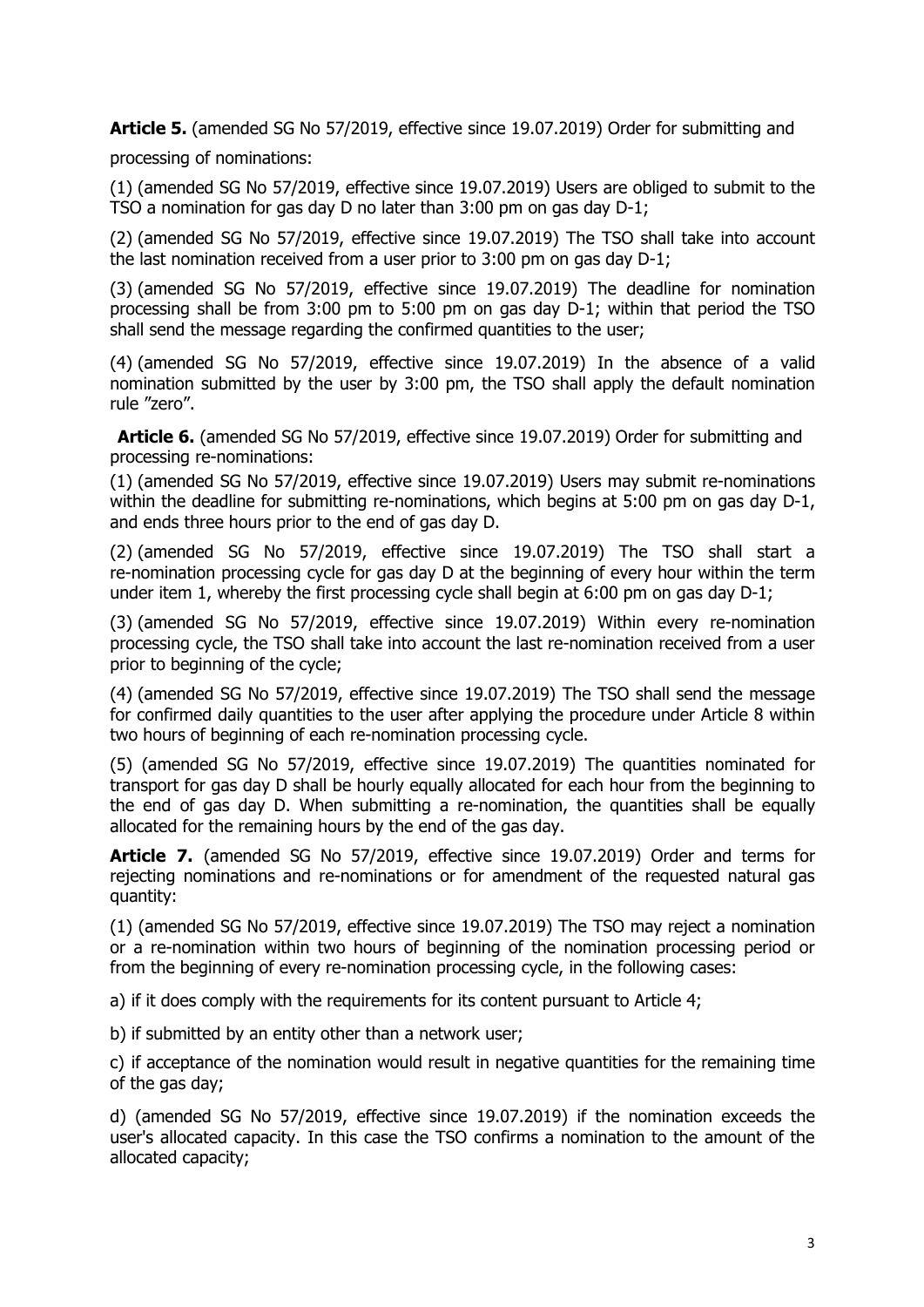(2) (amended SG No 57/2019, effective since 19.07.2019) The TSO may reject a re-nomination within two hours of beginning of each re-nomination processing cycle, if it exceeds the user's allocated capacity for the remaining hours;

(3) (amended SG No 57/2019, effective since 19.07.2019) The TSO may reject a re-nomination within two hours of beginning of each re-nomination processing cycle if it does not meet the within day obligations imposed by the TSO on users;

(4) (amended SG No 57/2019, effective since 19.07.2019) The TSO cannot reject a network user's nomination or re-nomination merely because this network user's intended inputs are not equal to its intended offtakes;

(5) (amended SG No 57/2019, effective since 19.07.2019) In case a re-nomination is rejected, the TSO shall use the network user's last confirmed quantity;

(6) (amended SG No 57/2019, effective since 19.07.2019) The TSO may amend a nomination and re-nomination in exceptional events or in emergency situations only, when there is a clear danger to system security and stability; the TSO shall notify the Energy and Water Regulatory Commission and the users of any such action undertaken.

**Article 8.** Nominations matching procedure with the adjacent transmission system operators:

(1) (amended SG No 57/2019, effective since 19.07.2019) In case TSOs have not agreed otherwise in their Interconnection Agreement, nominations and re-nominations shall be managed by the two neighbouring operators at interconnection points, pursuant to the following basic rules:

a) (amended SG No 57/2019, effective since 19.07.2019) when comparing the nominations submitted to both TSOs, the lesser rule shall apply to quantities;

b) (amended SG No 57/2019, effective since 19.07.2019) the TSO who controls the flow management equipment shall act as matching transmission system operator, whereby the other TSO shall act as an initiating TSO;

c) (amended SG No 57/2019, effective since 19.07.2019) the TSOs shall take into account any temporary reduction of capacity on the one or on both sides of the interconnection point;

(2) (amended SG No 57/2019, effective since 19.07.2019) The TSOs shall carry out the matching process in the following sequence:

a) (amended SG No 57/2019, effective since 19.07.2019) the initiating TSO shall calculate and submit the processed natural gas nomination ("the processed quantities") to the matching TSO within forty-five minutes of beginning of the nomination processing period or of beginning of each re-nomination processing cycle;

b) (amended SG No 57/2019, effective since 19.07.2019) the matching TSO shall calculate and submit the confirmed quantities of gas to the initiating TSO within ninety minutes of beginning of the nomination processing period or of beginning of the re-nomination processing cycle;

c) (amended SG No 57/2019, effective since 19.07.2019) both TSOs shall submit the confirmed natural gas quantities to the users and shall prepare a gas flow schedule at the interconnection point no later than two hours from the beginning of the nomination processing period or the beginning of the re-nomination processing cycle;

(3) (amended SG No 57/2019, effective since 19.07.2019) the lead time for implementation of a nomination or re-nomination by the TSO shall be two hours from the beginning of the nomination processing period or the beginning of the re-nomination processing cycle, respectively.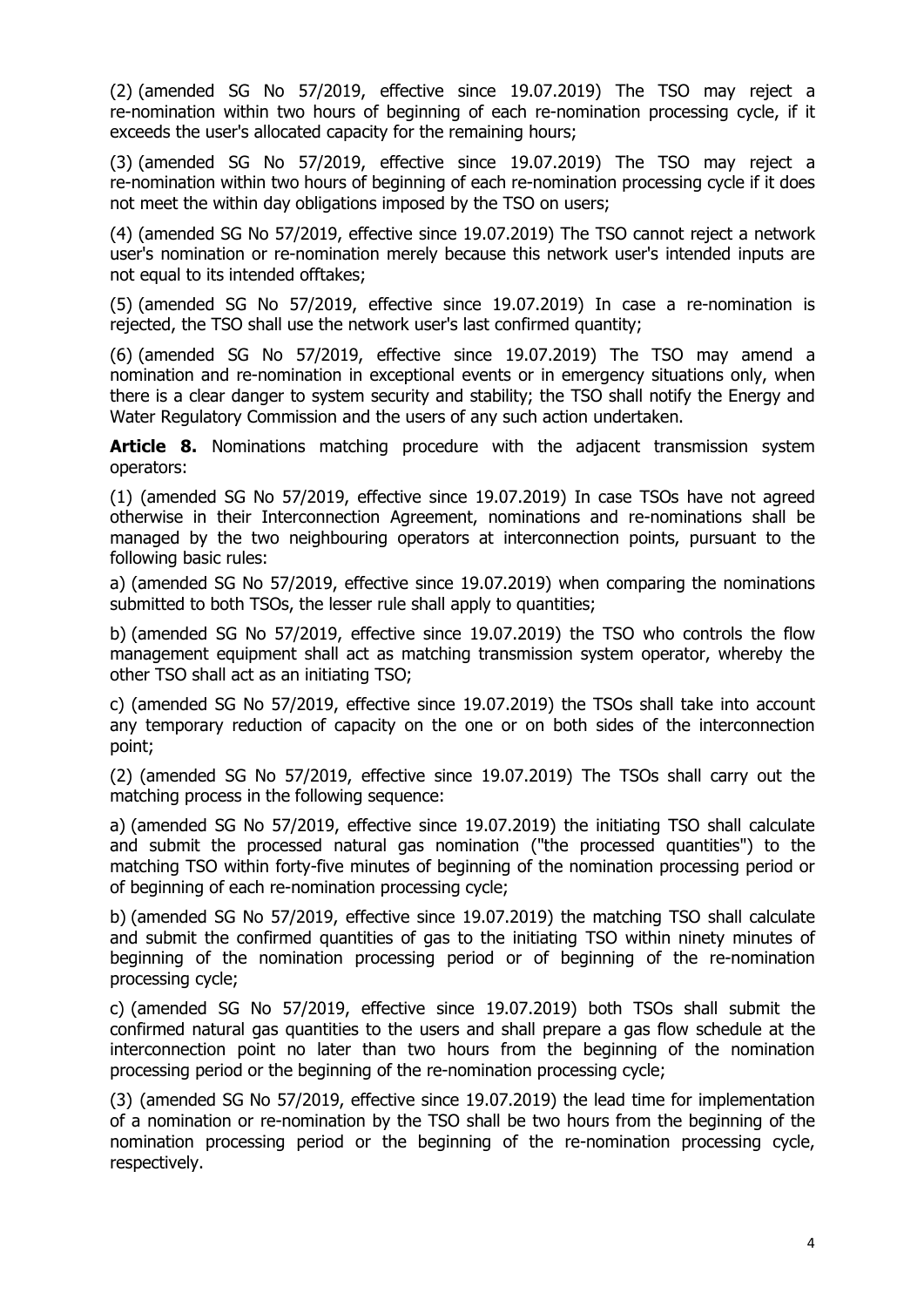# **Chapter Three**

#### **Transport nominations and re-nominations at internal entry and exit interconnection points of the transmission networks**

**Article 9.** Nominations and re-nominations at entry and exit interconnection points to users in the country shall contain at least the following information:

(1) interconnection point;

(2) direction of the gas flow;

(3) user's identification data and/or balancing portfolio;

(4) (amended SG No 57/2019, effective since 19.07.2019) the start and end time of the gas flow for which a nomination or re-nomination is submitted (the start and end of gas day D);

(5) gas day D for which the nomination is submitted;

(6) natural gas quantity requested by the user to be transported on gas day D.

**Article 10.** (amended SG No 57/2019, effective since 19.07.2019) Order for submitting and processing nominations:

(1) (amended SG No 57/2019, effective since 19.07.2019) The users are obliged to submit to the TSO a nomination for gas day D no later than 3:00 pm on gas day D-1;

(2) (amended SG No 57/2019, effective since 19.07.2019) The TSO shall take into account the last nomination received from a user prior to 3:00 pm on gas day D-1;

(3) (amended SG No 57/2019, effective since 19.07.2019) The deadline for nomination processing shall be from 3:00 pm to 5:00 pm on gas day D-1; within that term the TSO shall send the message regarding the confirmed quantities to the respective user;

(4) (amended SG No 57/2019, effective since 19.07.2019) in the absence of a valid nomination submitted by the user prior to 3:00 pm, the TSO shall apply the default nomination rule "zero".

**Article 11.** (amended SG No 57/2019, effective since 19.07.2019) Order for submitting and processing re-nominations:

(1) amended SG No 57/2019, effective since 19.07.2019) Users may submit re-nominations within the term for submitting re-nominations, which begins at 5:00 pm on gas day D-1, and ends three hours prior to the end of gas day D.

(2) (amended SG No 57/2019, effective since 19.07.2019) The TSO shall start a re-nomination processing cycle for gas day D at the beginning of every hour within the term under item 1, whereby the first processing cycle shall begin at 6:00 pm on gas day D-1;

(3) (amended SG No 57/2019, effective since 19.07.2019) Within every re-nomination processing cycle, the TSO shall take into account the last re-nomination received from a user prior to beginning of the cycle;

(4) (amended SG No 57/2019, effective since 19.07.2019) The TSO shall send a message for confirmed daily quantities to the user within two hours of beginning of each re-nomination processing cycle.

(5) (amended SG No 57/2019, effective since 19.07.2019) The quantities nominated for transport for gas day D shall be hourly equally allocated for each hour from the beginning to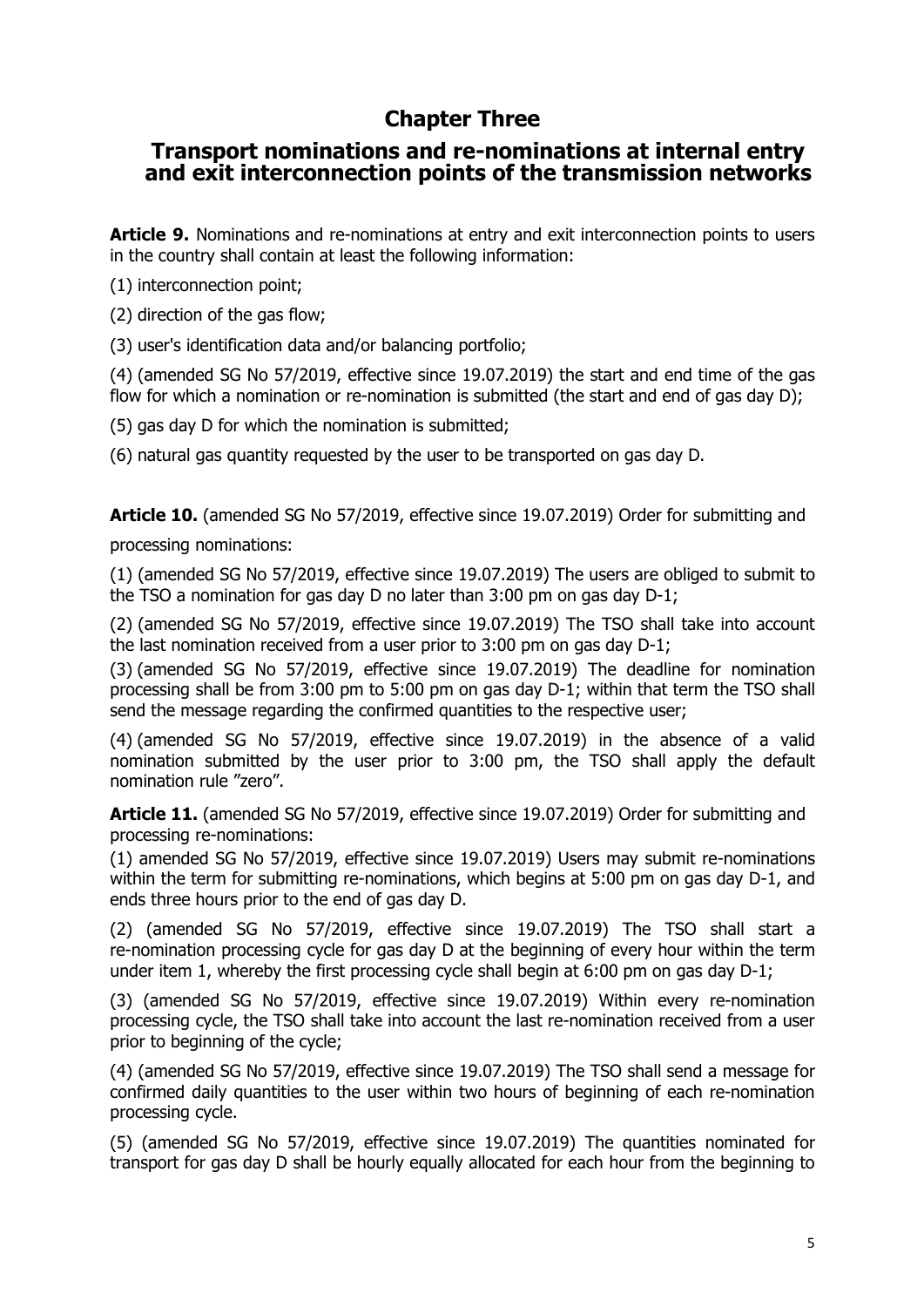the end of gas day D. When submitting a re-nomination, the quantities shall be equally allocated for the remaining hours by the end of the gas day.

**Article 12.** (amended SG No 57/2019, effective since 19.07.2019) Order and procedure for rejecting nominations and re-nominations or for change of the requested natural gas quantity:

(1) (amended SG No 57/2019, effective since 19.07.2019) The TSO may reject a nomination or a re-nomination within two hours of beginning of the nomination processing period or from the beginning of every re-nomination processing cycle, in the following cases:

d) if it does comply with the requirements for its content pursuant to Article 9;

e) if submitted by an entity other than a network user;

f) if acceptance of the nomination would result in negative quantities for the remaining time of the gas day;

d) (amended SG No 57/2019, effective since 19.07.2019) when the nomination exceeds the user's allocated capacity. In this case the TSO confirms a nomination to the amount of the allocated capacity;

(2) (amended SG No 57/2019, effective since 19.07.2019) The TSO may reject a re-nomination within two hours of beginning of each re-nomination processing cycle if it exceeds the user's allocated capacity for the remaining hours, unless this re-nomination is submitted in order to request interruptible capacity where offered by the TSO;

(3) (amended SG No 57/2019, effective since 19.07.2019) The TSO may reject a re-nomination within two hours of the beginning of each re-nomination processing cycle if it does not meet the within day obligations imposed by the TSO;

(4) (amended SG No 57/2019, effective since 19.07.2019) The TSO cannot reject a network user's nomination or re-nomination merely because this network user's intended inputs are not equal to its intended offtakes;

(5) (amended SG No 57/2019, effective since 19.07.2019) In case a re-nomination is rejected, the TSO shall use the network user's last confirmed quantity for day D;

(6) (amended SG No 57/2019, effective since 19.07.2019) The TSO may change the natural gas quantity requested by a nomination and re-nomination only in exceptional events or in emergency situations only, when there is a clear danger to system security and stability; the TSO shall notify the Energy and Water Regulatory Commission and the users of any such action undertaken.

**Article 13.** (1) (amended SG No 57/2019, effective since 19.07.2019) The TSO shall submit the confirmed gas quantities to network users and prepare a gas flow schedule at the respective interconnection point no later than two hours from the beginning of the nomination processing period or the beginning of the re-nomination processing cycle.

(2) (amended SG No 57/2019, effective since 19.07.2019) The lead time for implementation of a nomination or re-nomination by the TSO shall be two hours from the beginning of the nomination processing period or the beginning of the re-nomination processing cycle, respectively.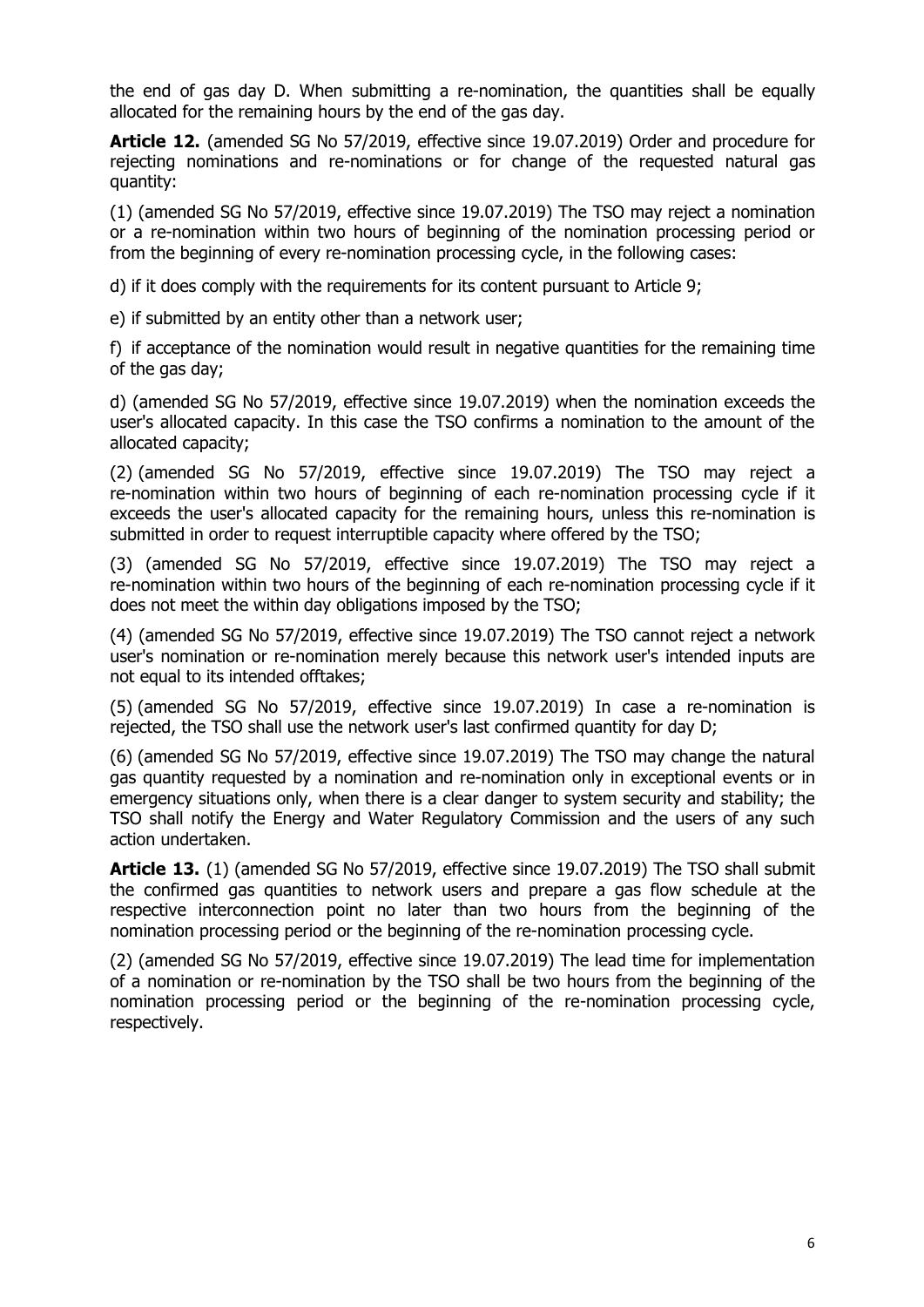#### **Chapter Four**

# **GENERAL DATA EXCHANGE WITH NETWORK USERS**

**Article 14.** (amended SG No 57/2019, effective since 19.07.2019) For the purposes of communication in the process of submitting, processing and confirmation of nominations and re-nominations, the TSO shall introduce and use at least one of the following types of data exchange:

(1) document-based data exchange, where data is stored in files, exchanged automatically between the respective information systems;

(2) (new SG No 57/2019, effective since 19.07.2019) integrated data exchange where data is directly exchanged between two application programs of the respective information systems;

(3) (previous item 2 - SG No 57/2019, effective since 19.07.2019) interactive data exchange, where data is exchanged in dialogue mode by a web-based application in a browser.

**Article 15.** (1) The following general data exchange solutions are used for each type of data exchange, consisting of a protocol, data format, and network:

1) for document-based data exchange:

a) (amended SG No 57/2019, effective since 19.07.2019) protocol: AS4;

b) data format: Edig@s-XML;

2) for integrated data exchange:

a) protocol: HTTP/S-SOAP;

b) data format: Edig@s-XML

3) interactive data exchange protocol: HTTP/S.

(3) (amended SG No 57/2019, effective since 19.07.2019) Internet is the network for all types of data exchange. In the event of emergencies, the TSO also provides for alternative channels for data exchange under the Transport and access contracts.

#### **Chapter Five**

#### **PROVIDING INFORMATION ON USERS' BALANCE STATUS**

**Article 16.** (amended SG No 57/2019, effective since 19.07.2019) The TSO shall provide users with timely and reliable information regarding their balancing status in order to provide each user with an opportunity to take the respective actions to adjust its gas flows so as to balance its inputs against its off-takes of natural gas on a respective day and, consequently, to minimise its imbalance and the need to carry out any physical (residual) balancing;

**Article 17.** (amended SG No 57/2019, effective since 19.07.2019) For communication purposes with the users, the operator shall develop and use a web-based customers' portal a platform for publication of data and exchange of information;

**Article 18.** (amended SG No 57/2019, effective since 19.07.2019) The users shall procure, at their expense, technical devices and software for data exchange with the TSO.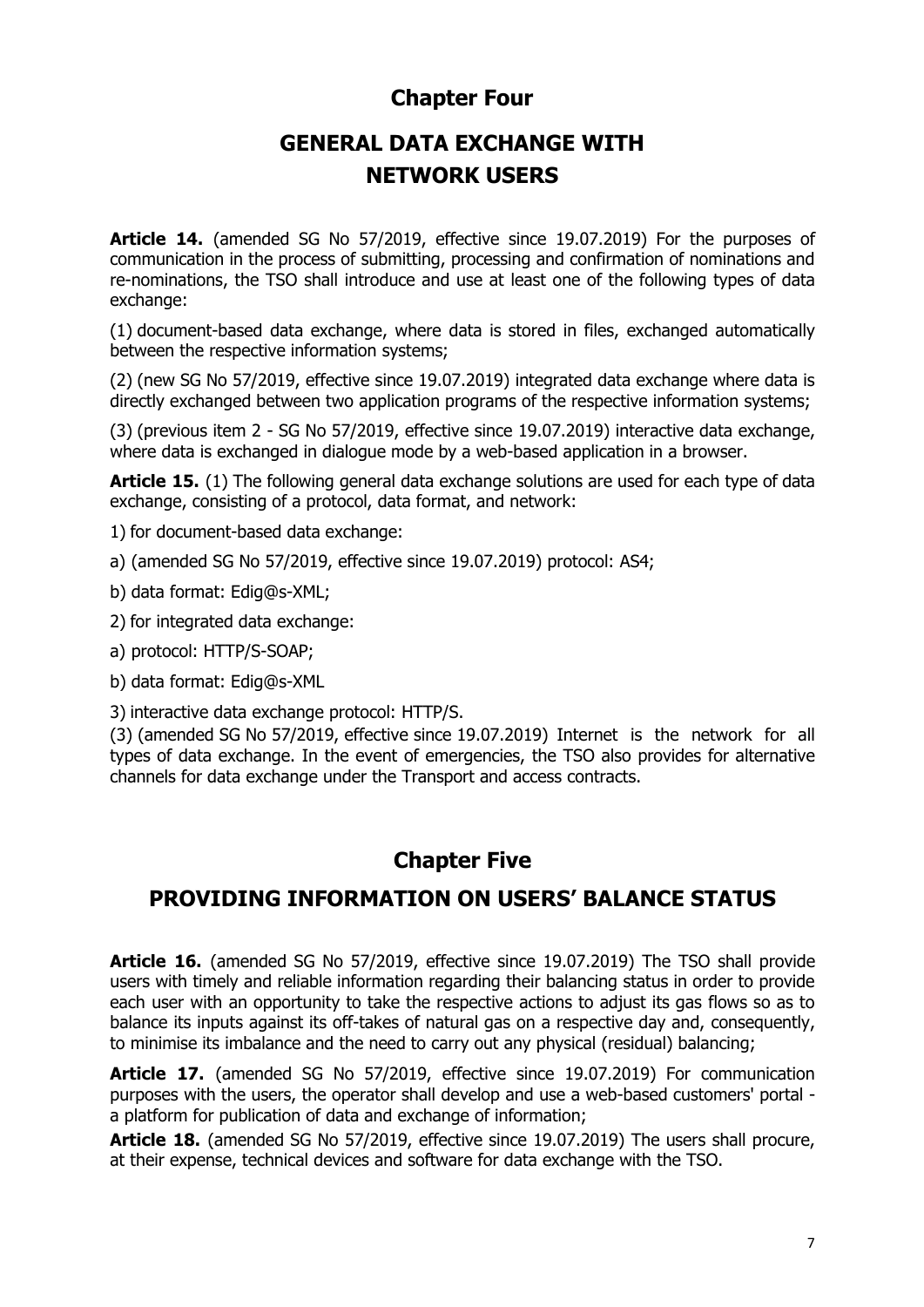**Article 19.** (amended SG No 57/2019, effective since 19.07.2019) The TSO shall apply a scheme for providing information about the user's inputs and off-takes of natural gas within the gas day, whereby:

(1) (amended SG No 57/2019, effective since 19.07.2019) For the intraday metered inputs to and off-takes from the balancing zone, where a network user's allocation equals its confirmed quantity, the TSO shall not be obliged to provide information other than the confirmed quantity;

(2) (amended SG No 57/2019, effective since 19.07.2019) In all other cases, for daily and non-daily metered input and off-taken quantities on a gas day D, the TSO shall provide each user at least twice a day, at 12.30 pm and at 4.30 pm, updated information on the metered or allocated part of the metered quantities, at least for the total metered inputs and the total off-takes, where each updated information relates to gas flows from the beginning of gas day D;

(3) Each update shall be provided within two hours from the end of the final hour of gas flows;

(4) (amended SG No 57/2019, effective since 19.07.2019) No later than 1:00 pm of gas day D+1, the TSO shall provide each user with information concerning its allocated initial inputs and off-takes on gas day D and its initial daily imbalance quantity;

(5) (amended SG No 57/2019, effective since 19.07.2019) The TSO shall provide each network user with information concerning its allocated final inputs and off-takes and the final daily imbalance quantity no later than 5:00 pm on the 4th day of the month following the reporting month.

#### **Chapter Six**

### **VIRTUAL TRADING POINT. TRANSACTION NOTIFICATIONS**

**Article 20.** (amended SG No 57/2019, effective since 19.07.2019) The TSO shall introduce and maintain Virtual Trading Points (VTP) for each balancing zone of gas transmission networks on the territory of the Republic of Bulgaria.

**Article 21.** Network users and gas traders may purchase and sell natural gas at the VTP for the respective balancing zone, also for the purpose of minimising the imbalances on their balance accounts.

**Article 22.** (amended SG No 57/2019, effective since 19.07.2019) The TSO may also trade with natural gas at the VTP if required to undertake balancing actions.

**Article 23.** Transactions for purchase and sale of natural gas at the VTP shall be carried out at prices freely negotiated between the parties.

**Article 24.** (1) (amended SG No 57/2019, effective since 19.07.2019) The conclusion of a contract for participation in a Virtual Trading Point between the TSO, on the one hand, and users having transmission capacity, and any other traders registered at the VTP, on the other hand, entitles network users and traders to trade at VTP as registered users and to submit title of transfer notifications to the TSO;

(2) (amended SG No 57/2019, effective since 19.07.2019) The contracts for participation in the VTP shall be published by the TSO and contain at least the following information:

1. subject of the contract, rights and obligations of the parties thereto;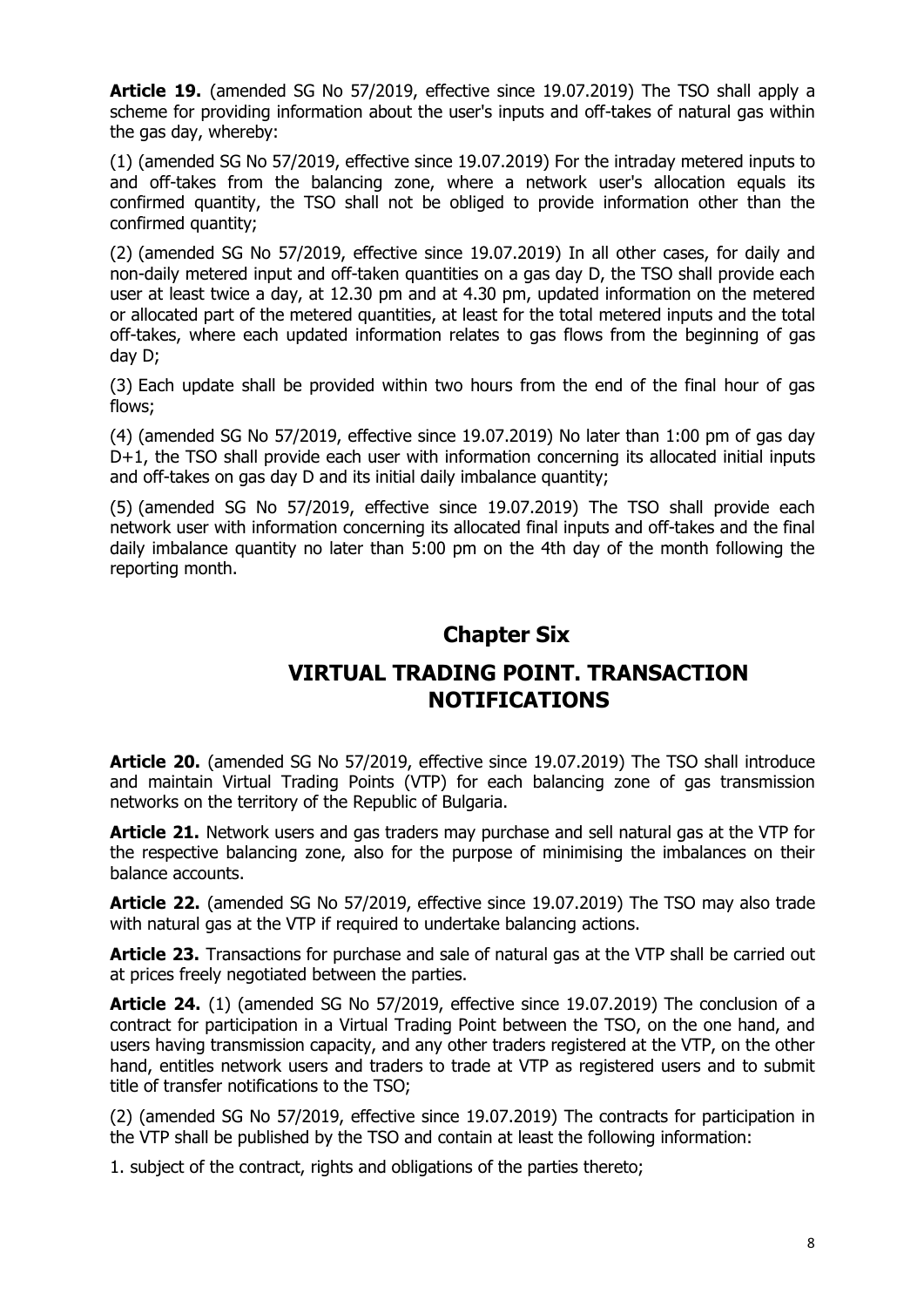2. (repealed SG No 57/2019, effective since 19.07.2019)

3. participation fee, deadlines, invoicing and payments;

4. conditions, order and deadlines for operational exchange of information about conclusion of transactions at VTP;

4. penalties in case of a default by a party under the contracts.

(3) (amended SG No 57/2019, effective since 19.07.2019) The TSO shall publish on its webpage at least the following information concerning the Virtual Trading Point:

1. a list of the registered users containing information about the title, identification number, date of registration and data about the status;

2. (amended SG No 57/2019, effective since 19.07.2019) the total number of concluded natural gas transactions for the gas month, no later than the  $10<sup>th</sup>$  day of the following gas month;

3. (amended SG No 57/2019, effective since 19.07.2019) the volume of the physical quantity of natural gas, purchased and sold at the VTP in energy units (kWh);

(4) (amended SG No 57/2019, effective since 19.07.2019) The TSO shall be bound to update the information set out in item 3.

**Article 25.** (amended SG No 57/2019, effective since 19.07.2019) Order and procedure for submitting transaction notifications to the TSO:

(1) (amended and supplemented - SG No 57/2019, effective since the commencement date of trading platform functioning, but no later than 1 January 2020) the title of transfer of natural gas between two balancing portfolios of registered VTP users within one balancing zone shall be carried out by submitting purchase and sale transaction notifications to the TSO for the respective gas day - for a day ahead or within the gas day; Transaction notifications shall be submitted also by the Trading platform Operator and the TSO shall allocate the quantities under the notifications to the respective portfolios.

(2) (amended SG No 57/2019, effective since 19.07.2019) the schedule of submission, withdrawal and amendment of the transaction notifications shall be specified by the TSO, and published on its webpage;

(3) (amended SG No 57/2019, effective since 19.07.2019) the time for processing transaction notifications by the TSO is up to two hours, whereupon confirmation shall be sent to the registered used by e-mail;

(4) Any VTP transaction notification shall contain at least the following information:

1. transaction ID (unique number);

2. gas day on which the natural gas is traded;

3. counterparties (codes) / the respective balancing portfolios;

4. date and hour of concluding a transaction;

5. type of transaction (purchase/sale);

6. quantity [....] kWh;

(5) (amended SG No 57/2019, effective since 19.07.2019) Where the TSO receives a respective set of purchase and sale transaction notifications, and where the quantities indicated in these notifications are equal, it shall allocate these quantities to the respective portfolios:

a) as off-take from the balancing portfolio of the user submitting the sale transaction notification;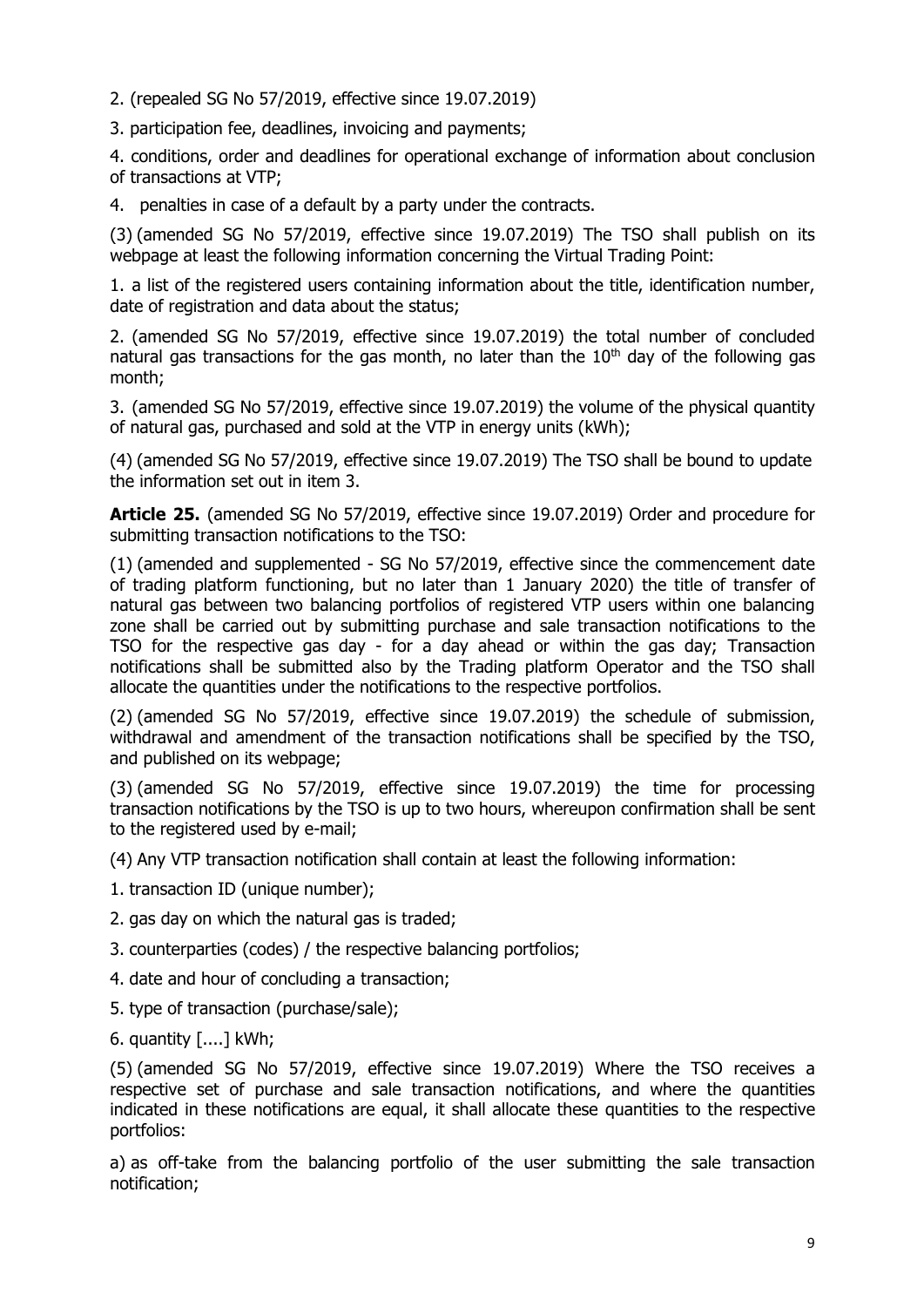b) as input in the balancing portfolio of the user submitting the purchase transaction notification;

(6) (amended SG No 57/2019, effective since 19.07.2019) Where the quantities indicated in the transaction notifications are not equal, the TSO shall allocate the lower quantity indicated in the transaction notifications;

(7) Any registered VTP user may submit a transaction notification for any gas day, regardless of whether he has submitted a transport nomination at entry or exit points for the same gas day;

(8) (amended SG No 57/2019, effective since 19.07.2019) The quantities of natural gas indicated in the transaction notification shall be included in the nomination or the re-nomination.

#### **Chapter Six "a"**

#### **(New - SG** No 57/2019, effective since the commencement date of trading platform functioning, but no later than 1 January 2020) NATURAL GAS TRADING PLATFORM

**Art. 25a.** (new - SG No 57/2019, effective since the commencement date of trading platform functioning, but no later than 1 January 2020) Network users and TSOs can trade on a Trading platform operated by an Operator of the respective platform.

**Art. 25b.** (new - SG No 57/2019, effective since the commencement date of trading platform functioning, but no later than 1 January 2020) Network users and traders can sell and purchase natural gas using the Natural Gas Trading Platform, and also to minimize imbalances on their balance accounts.

**Art. 25c.** (new - SG No 57/2019, effective since the commencement date of trading platform functioning, but no later than 1 January 2020) If necessary to take balancing actions on behalf of the TSO and to purchase gas for technological purposes, it may also trade natural gas at the Trading platform.

Art. 25d. (new - SG No 57/2019, effective since the commencement date of trading platform functioning, but no later than 1 January 2020) The natural gas purchase and sale transactions at the Trading platform are carried out under a price mechanism, determined in line with the Rules of the relevant Platform. The mechanism shall, on one hand, enable free negotiation between the parties and on the other, provide a non-discriminatory principle for conclusion of transactions for balancing purposes.

**Art. 25e.** (new - SG No 57/2019, effective since the commencement date of trading platform functioning, but no later than 1 January 2020) (1) The conclusion of a contract for participation at the Trading platform between the platform operator, on the one hand, and users having a transmission capacity and other traders registered on the Trading platform on the other hand, entitles users and traders to trade on the Trading platform as registered users.

(2) The contracts for participation on the Trading platform shall be published by the platform operator and shall include at least the following:

1. subject of the contract, rights and obligations of the parties thereto;

- 2. product types traded on the platform and their prices;
- 3. participation fees, terms and method of invoicing and payment;

4. terms and conditions, procedure and deadlines for operational exchange of information on the conclusion of transactions on the Trading platform;

5. penalties for failure to comply with the obligations of the parties under the contracts.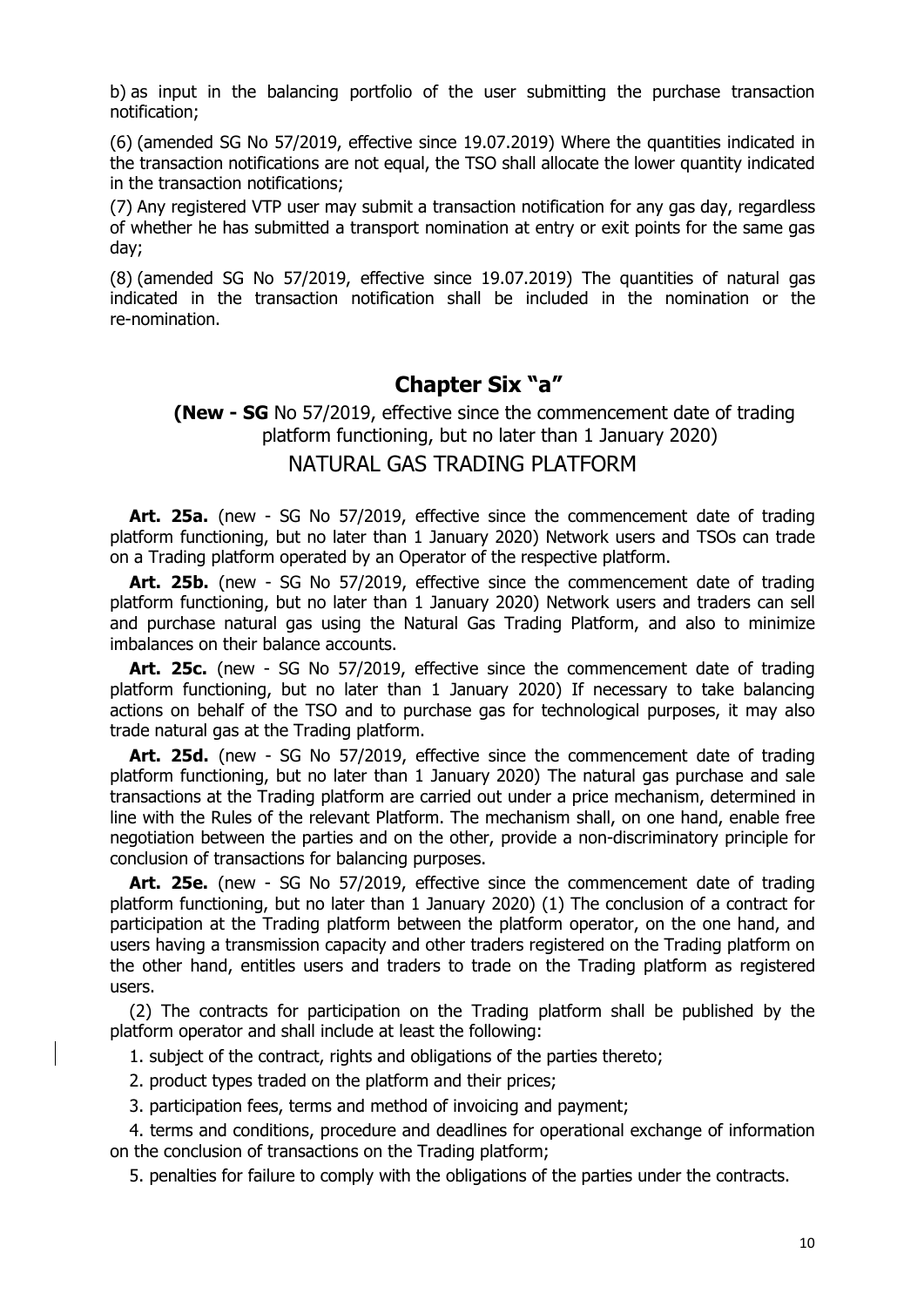(3) The platform operator shall promptly publish on its webpage at least the following information:

1. data on evolution of the marginal purchase price and the marginal sale price after each transaction;

2. list of the registered participants including name, identification number, registration date and status data;

3. the total number of natural gas transactions carried out for the gas month no later than the  $10<sup>th</sup>$  day of the next gas month;

4. the volume of purchased and sold natural gas.

(4) Where there are several Trading platform operators in the same balancing zone, each of them shall provide the TSO with the necessary data in view of publishing a marginal purchase and marginal sale price.

## **Chapter Seven ALLOCATION OF IMBALANCES BY NETWORK USERS. SETTLEMENT AND INVOICING OF IMBALANCES.**

**Article 26.** (amended and supplemented - SG No 57/2019, effective since the commencement date of trading platform functioning, but no later than 1 January 2020) The TSO shall provide information on the web-based customer's portal regarding the users' balancing account status for gas day D on an operational information level, pursuant to Article 19 in order to take timely corrective actions, namely to submit re-nominations or to conclude a transaction for title transfer of natural gas at the VTP, including on the Natural Gas Trading Platform in order to minimize their imbalance for the respective day;

**Article 27.** (amended - SG No 57/2019, effective since 19.07.2019) Where no corrective actions have been undertaken and/or imbalance is in place, the TSO shall determine the amount of the initial and final imbalance according to the order and procedure stipulated by the Methodology for determining the initial and final imbalance pursuant to Article 11, para 3 of the Natural Gas Trading Rules.

**Article 28.** (1) All daily imbalances shall be subject to financial settlement by/to the balancing account of the respective user.

(2) The imbalance charges accumulated to the financial account shall be cleared to/by the users on a monthly basis. The issuing of an invoice by the balancing entity or by the user shall be in line with the Methodology for calculation of the daily imbalance charge.

(3) At the beginning of each month, the financial account shall be reduced to zero, and the daily imbalance charges for the new month shall begin to accumulate in it.

# **Chapter Eight OPERATIONAL BALANCING**

**Article 29.** (amended - SG No 57/2019, effective since 19.07.2019) The operational balancing of the gas transmission network is a physical offsetting of the differences between the total natural gas quantities delivered at the entry points of the gas transmission network and the total natural gas quantities off-taken from the gas transmission network for the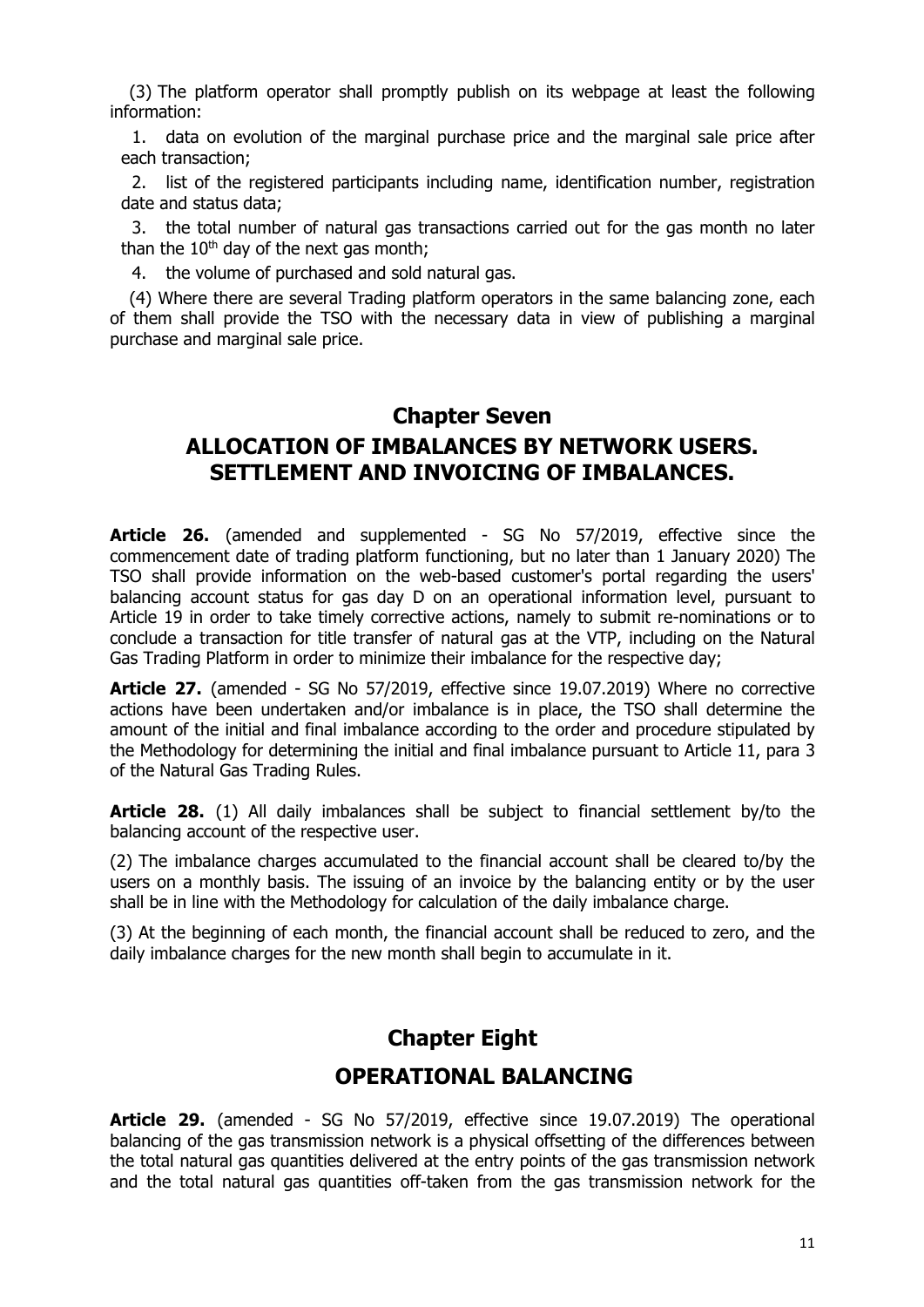same period. The TSO shall undertake actions to change the inputs or off-takes of natural gas in order to maintain the gas transmission network within its operational limits.

**Article 30.** There is a physical imbalance of the gas transmission network when the total inputs of natural gas in the network delivered by all users differ from the total off-takes during the respective day.

**Article 31.** (amended - SG No 57/2019, effective since 19.07.2019) Where a physical imbalance of the network is present, the TSO shall perform balancing actions, as follows:

(1) (amended and supplemented - SG No 57/2019, effective since the commencement date of trading platform functioning, but no later than 1 January 2020) conclude short-term transactions (for a day ahead or within the day) for title transfer of natural gas with other participants on the balancing market at the Trading platform; transactions are concluded at the lowest offered purchase price and at the highest sale price;

(2) store and/or use natural gas quantities in the gas transmission network (linepack);

(3) store and/or use natural gas quantities in/from a natural gas storage facility;

(4) (amended - SG No 57/2019, effective since 19.07.2019) use balancing services and shall be entitled to conclude contracts for natural gas supply at an entry point of the gas transmission network, with maximum one year validity period. The contracts shall be concluded following a transparent, non-discriminatory and market-based procedure taking into account the maximum amount of the expected natural gas imbalances in the gas transmission network; the TSO shall carry out an annual analysis of the use of balancing services compared with the use of short-term products at the VTP and shall publish information concerning the balancing services procedures undertaken by it.

**Article 32.** (amended - SG No 57/2019, effective since 19.07.2019) In the event of an objective inability for the TSO to undertake balancing actions under Article 31, whereby the cumulative imbalance of the gas transmission network exceeds a pre-defined by the TSO limit, which results in an inability to physically balance the transmission system and/or endangers its integrity and operational safety, the TSO shall undertake actions pursuant to Section VI of the Gas Transmission Networks Management and Technical Rules and/or Ordinance No 10 of 2004 on the order for introducing a restrictive mode, suspension or limitation of the generation or supply of electricity, heat and natural gas. The cumulative balance limit shall be determined and published on the TSO webpage.

# **Chapter Nine**

#### **WITHIN THE DAY OBLIGATIONS**

**Article 33.** (amended - SG No 57/2019, effective since 19.07.2019) The TSO may impose on network users within day obligations to incentivise them to manage their within day balance account in order to guarantee the integrity of the transmission network and minimise the need to undertake balancing actions by the TSO.

**Article 34.** (amended - SG No 57/2019, effective since 19.07.2019) Without prejudice to the right of EWRC to take decisions on its own initiative, the TSO may submit to EWRC proposals concerning the imposition of within day obligations, in line with Article 26 of Commission Regulation (EU) No 312/2014 of 26.03.2014 establishing a Network Code on Gas Balancing of Transmission Networks. The TSO may propose different within day obligations for the different categories of entry and exit points in order to establish more effective incentives for the various categories of network users.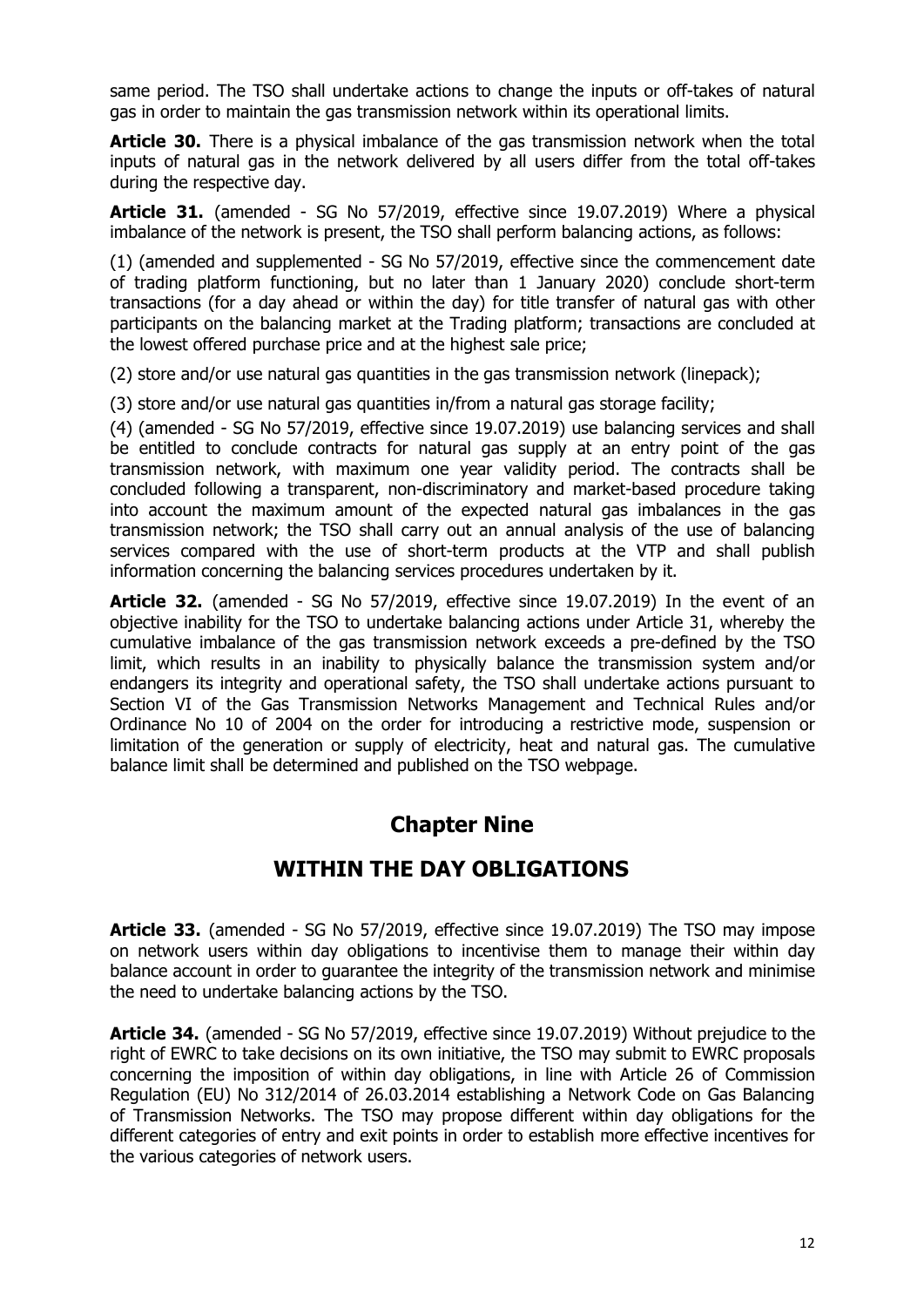**Article 35.** (amended - SG No 57/2019, effective since 19.07.2019) The rules may be amended on the initiative of EWRC or on a proposal by the TSO.

# **SUPPLEMENTARY PROVISION**

§ 1. Within the meaning of these Rules:

1. Balancing portfolio means the aggregate of a network user's inputs or off-takes;

2. Virtual Trading Point (VTP) means a non-physical point by which the registered Virtual Trading Point users may title transfer of natural gas between themselves;

3. Imbalance means the difference between the natural gas quantities allocated to the user at the entry points of the transmission network and the natural gas quantities allocated to the user at the exit points of the network for the respective gas day, taking into account the natural gas for operational needs and the transactions concluded at the Virtual Trading Point. The imbalance may be positive or negative. Daily imbalance quantities shall be expressed in kWh;

4. (amended - SG No 57/2019, effective since 19.07.2019) Balancing action means an action undertaken by the TSO to change the entry or exit flows onto or off the transmission network, excluding the actions related to natural gas unaccounted for as off-taken from the system, and natural gas used by the TSO for operation of the system;

5. Balancing zone means an entry-exit system subject to a special balancing regime;

6. (amended - SG No 57/2019, effective since 19.07.2019) Within the day obligation means a set of rules regarding network users' inputs and offtakes within the gas day imposed by the TSO on the users pursuant to Article 25 of Commission Regulation (EU) No 312/2014 of 26.03.2014 establishing a Network Code on Gas Balancing of Transmission Networks;

7. (amended - SG No 57/2019, effective since 19.07.2019) Notified quantity under gas transaction means the quantity of natural gas transferred between the TSO and a network user or network users or between balancing portfolios, as the case may be;

7a. (new - SG No 57/2019, effective since 19.07.2019) Trading platform is an electronic platform for bilateral trade and/or exchange principle trade, maintained and operated by a trading platform operator by means of which trading participants may post and accept, including the right to amend and withdraw, bids and offers for natural gas purchase and sale required to meet short term fluctuations in gas demand or supply, in accordance with the terms and conditions applicable on the trading platform and at which the TSO trades for the purpose of undertaking balancing actions;

7b. (new - SG No 57/2019, effective since 19.07.2019) Natural gas Trading platform operator is an entity managing the Trading platform in line with Rules of a natural gas Trading platform.

8. Preparatory time (lead time) means a two-hour period starting on the first round hour following receipt of the nomination; after expiry of the lead time, the effective implementation of the nomination shall begin;

9. (amended - SG No 57/2019, effective since 19.07.2019) Network user means any physical or legal person registered by the TSO as network user who intends to use the transport services;

10. (amended - SG No 57/2019, effective since 19.07.2019) Confirmed quantity means the natural gas quantity confirmed by the TSO as scheduled or re-scheduled to be transported on gas day D;